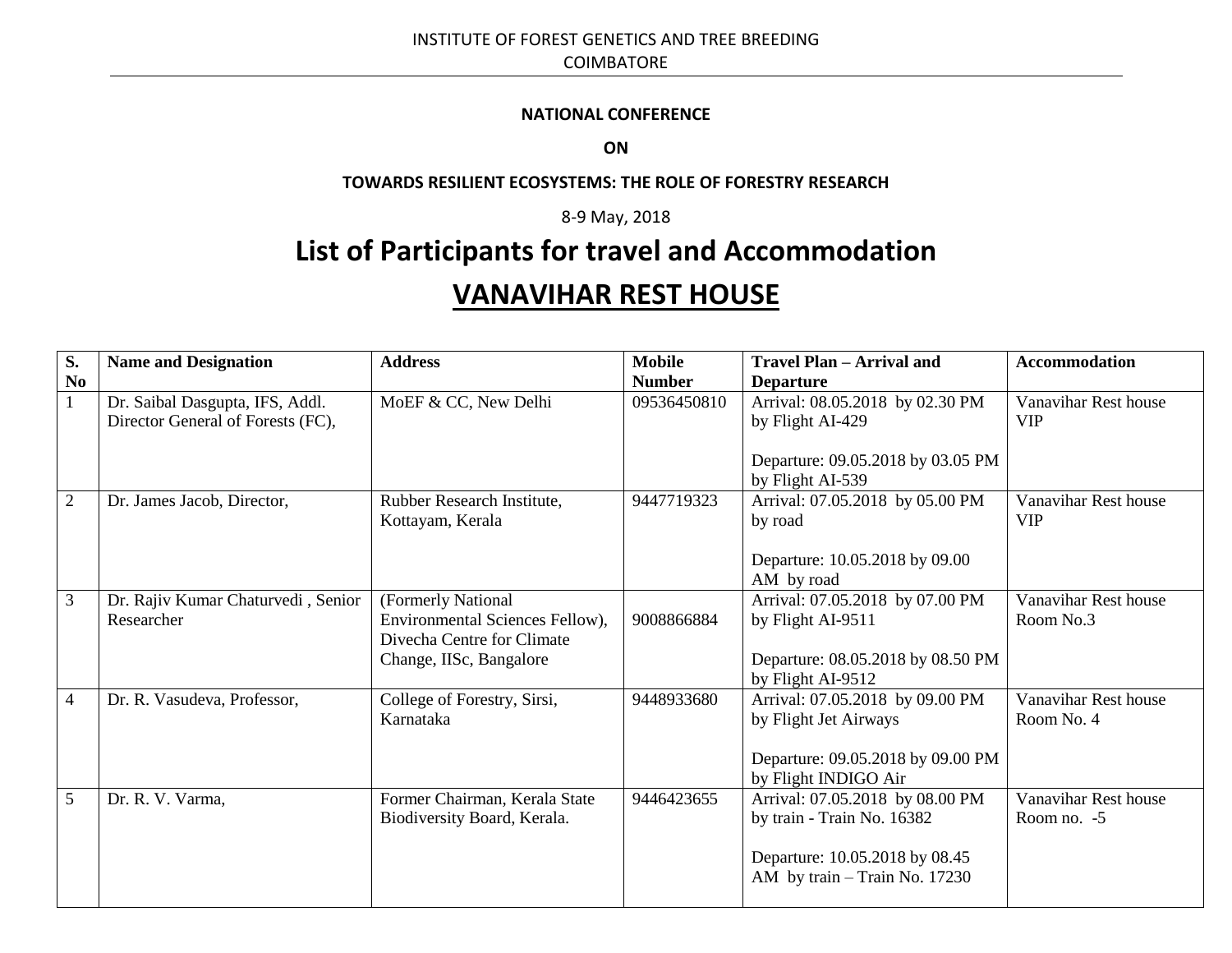| 6  | Dr. C. T. S. Nair, Scientist (Retd.),                           | KFRI, Kerala                                                                                                                             | 9995305542 | Arrival: 07.05.2018 by 01.00 PM<br>by road<br>Departure: 10.05.2018 by 09.00                                                         | Vanavihar Rest house<br>Room No. 6  |
|----|-----------------------------------------------------------------|------------------------------------------------------------------------------------------------------------------------------------------|------------|--------------------------------------------------------------------------------------------------------------------------------------|-------------------------------------|
|    |                                                                 |                                                                                                                                          |            | AM by road                                                                                                                           |                                     |
|    | Dr. R.R. Hanchinal<br>Former Chairperson                        | Protection of Plant Varieties and<br>Farmers' Rights Authority,<br>New Delhi                                                             | 8130578889 | Confirmed – Travel Plan to be<br>received                                                                                            | Vanavihar Rest house<br>Room No. 7  |
| 8  | Dr. Z. Abraham, Scientist (Retd),<br><b>NBPGR</b>               | B-104, Gardenia Jasminodides,<br>Second Cross, Lakshmaiah<br>Layout, Opposite Agara Lake,<br>Horamavu, Bangalore - 560113,<br>Karnataka. | 9480970368 | Arrival: 08.05.2018 by 03.00 AM<br>by train Kanyakumari Express<br>(Train No. 16526)<br>Departure: 10.05.2018 by 09.00<br>AM by road | Vanavihar Rest house<br>Room No. 8  |
| 9  | Dr. B. Gurudev Singh, Scientist-G<br>(Retd.), Former GCR, IFGTB | Mysore                                                                                                                                   | 9487706002 | Confirmed – Travel Plan to be<br>received                                                                                            | Vanavihar Rest house<br>Room No.9   |
| 10 | Dr. Nitin Kulkarni, Director                                    | IFP, Ranchi                                                                                                                              |            | Arrival: 07.05.2018 by 02.30 PM<br>by Flight AI-429<br>Departure: 10.05.2018 by 07.50 PM<br>by Flight AI-539                         | VanaVihar Rest house<br>Room no.10  |
| 11 | Dr. G. Rajeshwar Rao, ARS,<br>Director                          | TFRI, Jabalpur                                                                                                                           | 0982140646 | Arrival: 07.05.2018 by 12.50 PM<br>by Flight AI-657<br>Departure: 10.05.2018 by 01.30 PM<br>by Flight AI-658                         | Vanavihar Rest house<br>Room No. 11 |
| 12 |                                                                 |                                                                                                                                          |            |                                                                                                                                      | Vanavihar Rest house<br>Room No. 12 |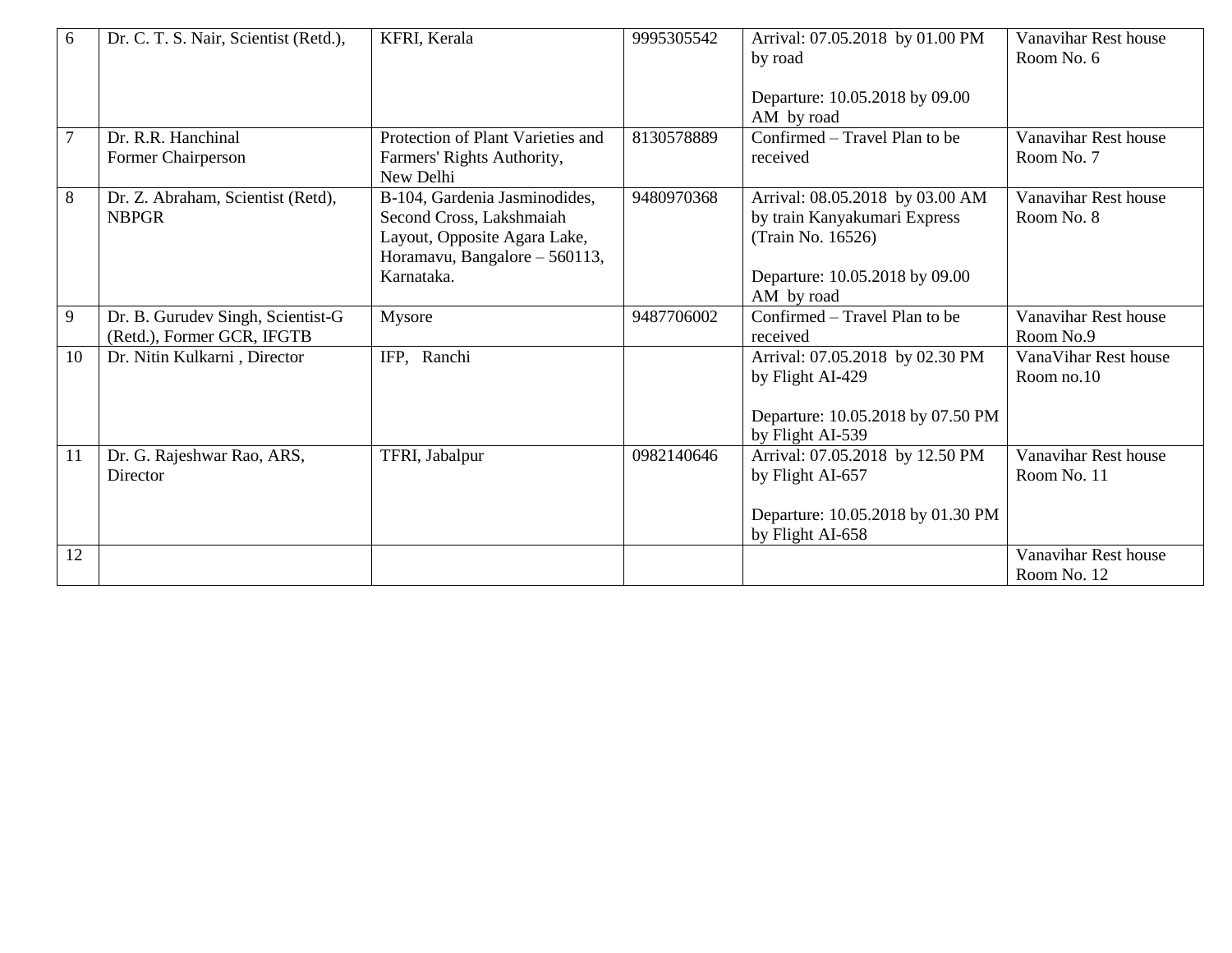**ON**

### **TOWARDS RESILIENT ECOSYSTEMS: THE ROLE OF FORESTRY RESEARCH**

8-9 May, 2018

# **List of Participants for travel and Accommodation**

## **CASFOS EXECUTIVE HOSTEL**

| S.     | <b>Name and Designation</b>                                                | <b>Address</b>                                       | <b>Mobile</b> | <b>Travel Plan - Arrival and Departure</b>                                                                                              | <b>Accommodation</b> |
|--------|----------------------------------------------------------------------------|------------------------------------------------------|---------------|-----------------------------------------------------------------------------------------------------------------------------------------|----------------------|
| No     |                                                                            |                                                      | <b>Number</b> |                                                                                                                                         |                      |
|        | Shri. Siddhanta Das, Director<br>General of Forest & Special<br>Secretary, | MoEF & CC, New Delhi                                 | 09437464222   | Arrival: 05.05.2018 by 01.35 Hrs by<br>Flight 9W-363                                                                                    | <b>VIP SUITE</b>     |
|        |                                                                            |                                                      |               | Departure: 08.05.2018 by 15.05 Hrs<br>Flight AI-539                                                                                     |                      |
| 2      | Dr. S. C. Gairola, IFS, Director<br>General                                | ICFRE, Dehra Dun                                     | 07588020450   | Arrival: 07.05.2018 by 02.30 PM by<br>Flight AI-0429<br>Departure: 09.05.2018 by 09.45 PM by                                            | <b>VIP SUITE</b>     |
|        |                                                                            |                                                      |               | Flight AI-9512                                                                                                                          |                      |
| 4      | Dr. A. Ramachandran, IFS,<br>Professor - Emeritus                          | Anna University, Chennai                             | 9443391990    | Confirmed – Travel Plan to be received                                                                                                  | Room No.G1           |
|        | Shri Surendra Kumar, IFS, Director,                                        | IWST, Bangalore                                      |               | Confirmed – Travel Plan to be received                                                                                                  | Room No.G2           |
| 5      | Dr. T. Sekar, IFS, Former PCCF,                                            | <b>Tamilnadu State Forest</b><br>Department, Chennai | 9840948342    | Arrival: 08.05.2018 by 07.00 AM by<br>train - Train No. 22667 Nagercoil-<br>Coimbatore Express<br>Departure: 09.05.2018 by 10.30 PM by- | Room No.G3           |
|        |                                                                            |                                                      |               | Train No. 12674 - Cheren Exp.                                                                                                           |                      |
| 6      | Dr. M. H. Swaminath, IFS, PCCF<br>(Retd.),                                 | SFD, Karnataka                                       | 9449863500    | Reaching on 06.05.2018 by 6.00 PM by<br>road                                                                                            | Room No.G4           |
| $\tau$ | Dr. K. N. Murthy, IFS, PCCF &<br>MD,                                       | Karnataka State Forest Industries<br>Corporation     | 9449851750    | Arrival: 08.05.2018 by 09.00 PM by<br>Flight 9W-649<br>Departure: 09.05.2018 by 06.20 PM by                                             | Room No.G5           |
|        |                                                                            |                                                      |               | Flight 9W-888                                                                                                                           |                      |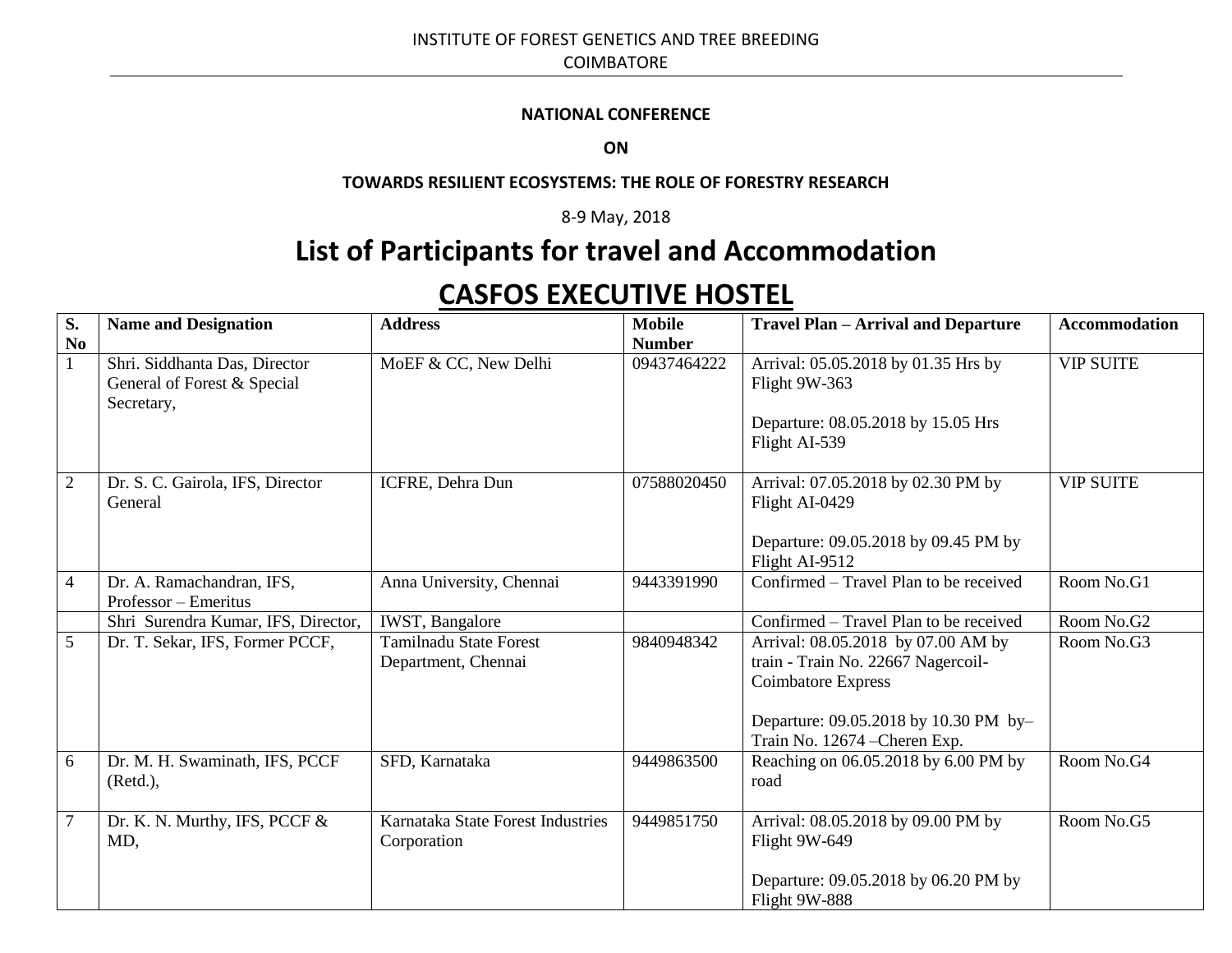| $8\,$ | Dr Jagmohan Sharma, IFS, APCCF,                          | Karnataka State Forest<br>Department             | 9449863506       | Arrival: 08.05.2018 by 08.20 PM by<br>Flight AI-9511 | Room No.G6  |
|-------|----------------------------------------------------------|--------------------------------------------------|------------------|------------------------------------------------------|-------------|
|       |                                                          |                                                  |                  |                                                      |             |
|       |                                                          |                                                  |                  | Departure: 09.05.2018 by 09.45 PM by                 |             |
|       |                                                          |                                                  |                  | Flight AI-9512                                       |             |
| 9     | Dr. V. B. Ramana Murthy, IFS,                            | Andhra Pradesh, State Forest                     | 8332983591       | Confirmed – Travel Plan to be received               | Room No.G7  |
|       | PCCF,<br>Ratnakar Jauhari, IFS, CCF,                     | Department                                       |                  |                                                      | Room No.G8  |
| 10    |                                                          | Andhra Pradesh, State Forest<br>Department       | 8332983591<br>or | Arrival: 07.05.2018 by 07.15 PM by<br>Flight AI-9562 |             |
|       |                                                          |                                                  | 8332861044       |                                                      |             |
|       |                                                          |                                                  |                  | Departure: 10.05.2018 by 07.25 AM by                 |             |
|       |                                                          |                                                  |                  | Flight AI-9561                                       |             |
| 11    | Shri S.D. Sharma, IFS, Dy. Director                      | ICFRE, Dehra Dun                                 |                  | Arrival: 07.05.2018 by 02.30 PM by                   | Room No.F1  |
|       | General (Research),                                      |                                                  |                  | Flight AI-429                                        |             |
|       |                                                          |                                                  |                  | Departure: 10.05.2018 by 03.05 PM by                 |             |
|       |                                                          |                                                  |                  | Flight AI-539                                        |             |
| 12    | Dr. Vimal Kothiyal, ADG (RP)                             | ICFRE, Dehra Dun                                 |                  | Arrival: 07.05.2018 by 09.45 AM by                   | Room No.F2  |
|       |                                                          |                                                  |                  | Flight AI-429                                        |             |
|       |                                                          |                                                  |                  | Departure: 10.05.2018 by 03.05 PM by                 |             |
|       |                                                          |                                                  |                  | Flight AI-539                                        |             |
| 13    | Shri. N. C. Saravanan, IFS, ADG                          | ICFRE, Dehra Dun                                 |                  | Confirmed – Travel Plan to be received               | Room No.F3  |
|       | (M&E)                                                    |                                                  |                  |                                                      |             |
| 14    | Shri. T. Rabikumar, IFS, Secretary,                      | National Biodiversity Authority,<br>GoI, Chennai |                  | Confirmed – Travel Plan to be received               | Room No.F4  |
| 15    | Sh. Jeet Singh Virk, IFS, APCCF<br>(Research & Training) | Maharashtra State Forest Dept.                   |                  | Confirmed – Travel Plan to be received               | Room No.F5  |
| 16    | Shri. N. Mohan Karnat, IFS, GCR                          | <b>IWST</b> , Bangalore                          |                  | Confirmed - Travel Plan to be received               | Room No.F6  |
| 17    | Dr. Savita, IFS, Director                                | FRI, Dehra Dun                                   |                  |                                                      | Room No.F7  |
| 18    | Dr. D. Jayaprasad, IFS, Director                         | IFB, Hyderabad                                   |                  |                                                      | Room No.F8  |
| 19    | Dr. V.P .Tewari, Director                                | HFRI, Shimla                                     |                  | Arrival: 08.05.2018 by 7.00 AM by<br>Flight AI-9561  | Room No.F9  |
|       |                                                          |                                                  |                  | Departure: 10.05.2018 by 3.05 PM by<br>Flight AI-539 |             |
| 20    | Dr. I. D. Arya, Director                                 | AFRI, Jodhpur                                    |                  | Arrival: 07.05.2018 by 12.50 PM by                   | Room No.F10 |
|       |                                                          |                                                  |                  | Flight AI-657                                        |             |
|       |                                                          |                                                  |                  | Departure: To be received on arrival                 |             |
| 21    | Sh. M. P. Singh, IFS, APCCF (T&R)                        | Lucknow, U.P.                                    |                  |                                                      | Room No.F11 |
| 22    |                                                          |                                                  |                  |                                                      |             |
| 23    |                                                          |                                                  |                  |                                                      | Room No.F13 |
| 24    |                                                          |                                                  |                  |                                                      | Room No.F14 |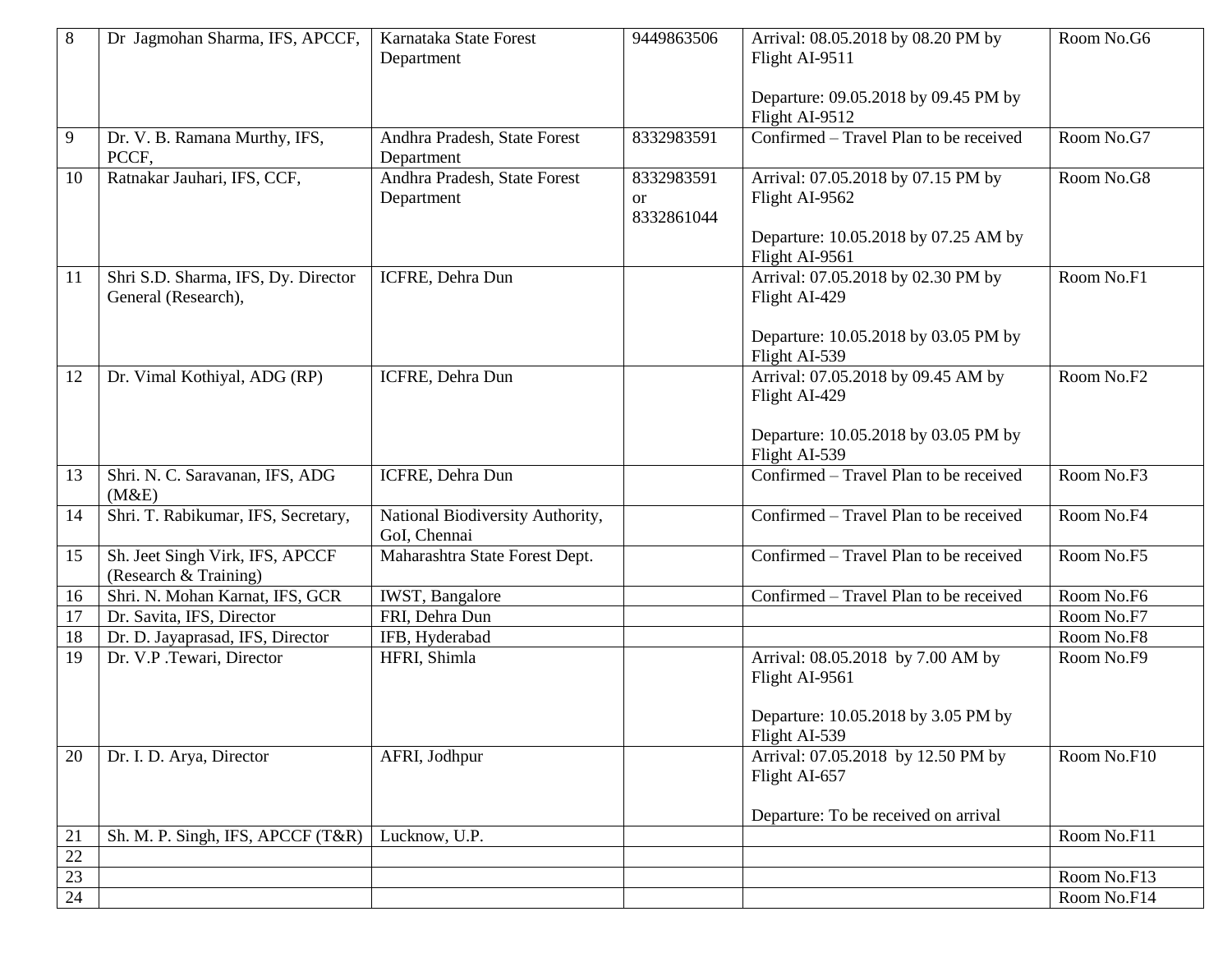**ON**

### **TOWARDS RESILIENT ECOSYSTEMS: THE ROLE OF FORESTRY RESEARCH**

8-9 May, 2018

# **List of Participants for travel and Accommodation**

### **PONMOONGIL GUEST HOUSE**

| S.             | <b>Name and Designation</b>                    | <b>Address</b>                                                                  | <b>Mobile</b> | <b>Travel Plan – Arrival and</b>          | <b>Accommodation</b> |
|----------------|------------------------------------------------|---------------------------------------------------------------------------------|---------------|-------------------------------------------|----------------------|
| N <sub>0</sub> |                                                |                                                                                 | <b>Number</b> | <b>Departure</b>                          |                      |
|                | Sh. P. Jagdish, IFS, PCCF                      | TBGP, Nanamangalam, Chennai-<br>600100                                          |               | Confirmed – Travel Plan to be<br>received | Room No. 1           |
| 2              | Dr. B.N. Mohanty, IFS                          | <b>Indian Plywood Industries</b><br>Research & Training Institute,<br>Bengaluru |               | Confirmed – Travel Plan to be<br>received | Room No. 2           |
| 3              | Sh. K. A. Mohammed Noushad, IFS<br><b>PCCF</b> | o/o PCCF (Social Forestry),<br>Trivandrum, Kerala                               |               | Confirmed – Travel Plan to be<br>received | Room No. 3           |
| $\overline{4}$ | Dr. Jose T Mathew, IFS, PCCF                   | O/o PCCF (Research, Monitoring)<br>& Development), West Bengal                  | 94433154621   | Confirmed – Travel Plan to be<br>received | Room No. 4           |
| 5              |                                                |                                                                                 |               |                                           | Room No. 5           |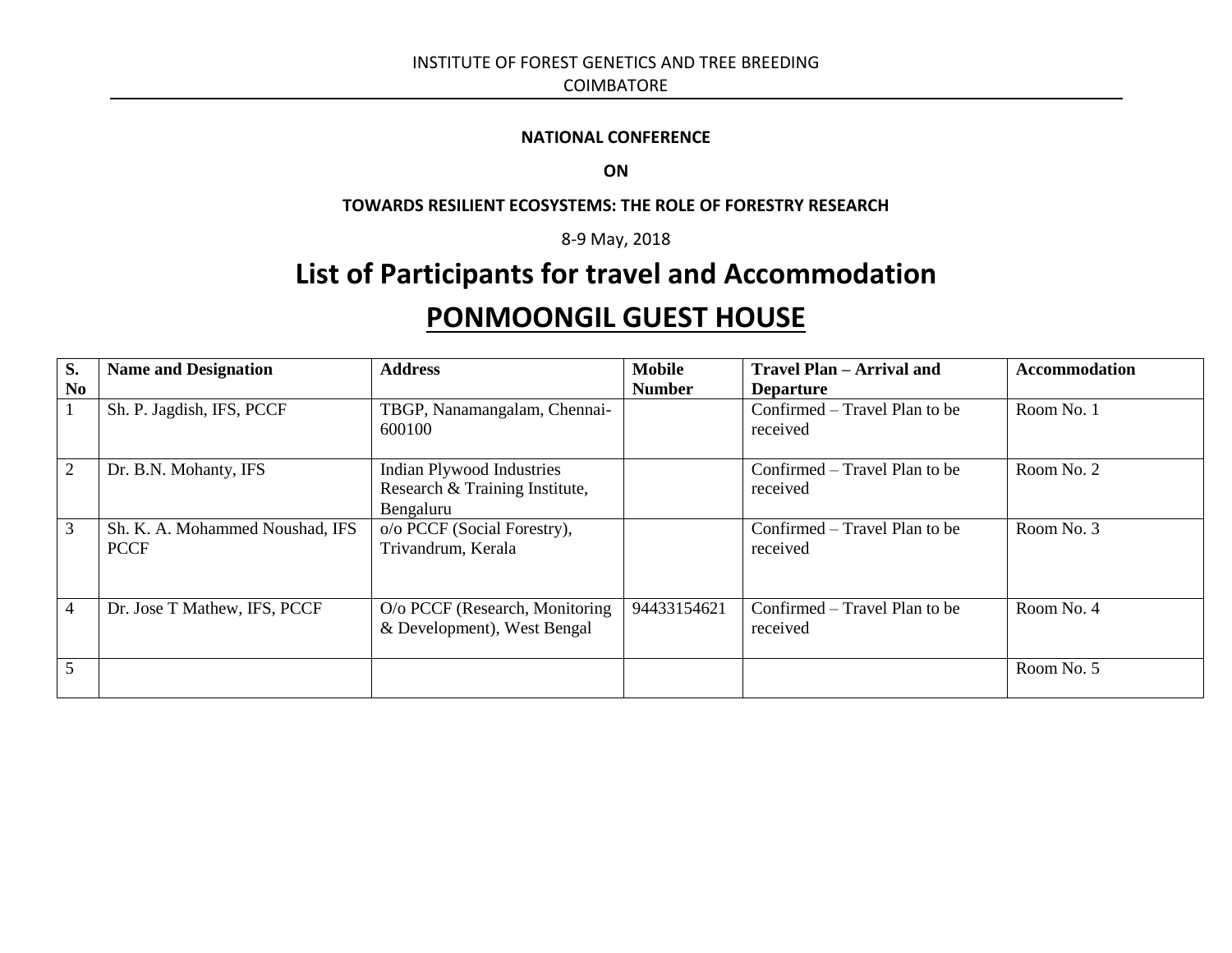### **TOWARDS RESILIENT ECOSYSTEMS: THE ROLE OF FORESTRY RESEARCH**

8-9 May, 2018

# **List of Participants for travel and Accommodation**

## **TNAU NORTH HOUSE**

| $\overline{\mathbf{S}}$ .<br>No | <b>Name and Designation</b>                         | <b>Address</b>                           | <b>Mobile</b><br><b>Number</b> | <b>Travel Plan - Arrival and</b><br><b>Departure</b> | <b>Accommodation</b> |
|---------------------------------|-----------------------------------------------------|------------------------------------------|--------------------------------|------------------------------------------------------|----------------------|
| $\mathbf{1}$                    | Sh. P. Raghuveer, IFS, PCCF<br>$(T\&P)$             | O/o PCCF (HoFF), Hyderabad,<br>Telengana |                                |                                                      | VIP Suite 1          |
| $\overline{2}$                  |                                                     |                                          |                                |                                                      | VIP Suite. 2         |
| $\overline{3}$                  | Dr. Malleshappa, Dean                               | College of Forestry, Ponnampet           |                                | Arrival: 08.05.2018 by Forenoon<br>by road           | Double Room No. 1    |
|                                 |                                                     |                                          |                                | Departure: 09.05.2018 by<br>Afternoon by road        |                      |
| $\overline{4}$                  | Dr. G. M. Devagiri, Professor                       | College of Forestry, Ponnampet           |                                | Arrival: 08.05.2018 by Forenoon<br>by road           | Double Room No. 2    |
|                                 |                                                     |                                          |                                | Departure: 09.05.2018 by<br>Afternoon by road        |                      |
| $\overline{5}$                  | Dr. N. Bala, Scientist-F                            | AFRI, Jodhpur                            |                                | Arrival: 07.05.2018 by 02.30 PM<br>by Flight AI-429  | Double Room No. 3    |
|                                 |                                                     |                                          |                                | Departure: To be received on<br>arrival              |                      |
| 6                               | Dr. Syam Viswanath, Scientist-G                     | IWST, Bangalore                          | 9448926871                     | Confirmed – Travel Plan to be<br>received            | Double Room No. 3    |
| $\overline{7}$                  | Dr. Sakthi Singh Chauhan, Scientist-<br>$\mathbf F$ | <b>IWST</b> , Bangalore                  |                                | Confirmed – Travel Plan to be<br>received            | Double Room No. 5    |
| 8                               | Dr Rajesh Sharma, Scientist-G                       | HFRI, Shimla                             | 9418164067                     | Arrival: 07.05.2018 by 02.30 PM<br>by Flight AI-429  | Single Room No 1     |
|                                 |                                                     |                                          |                                | Departure: 10.05.2018 by 3.05 PM<br>by Flight AI-539 |                      |